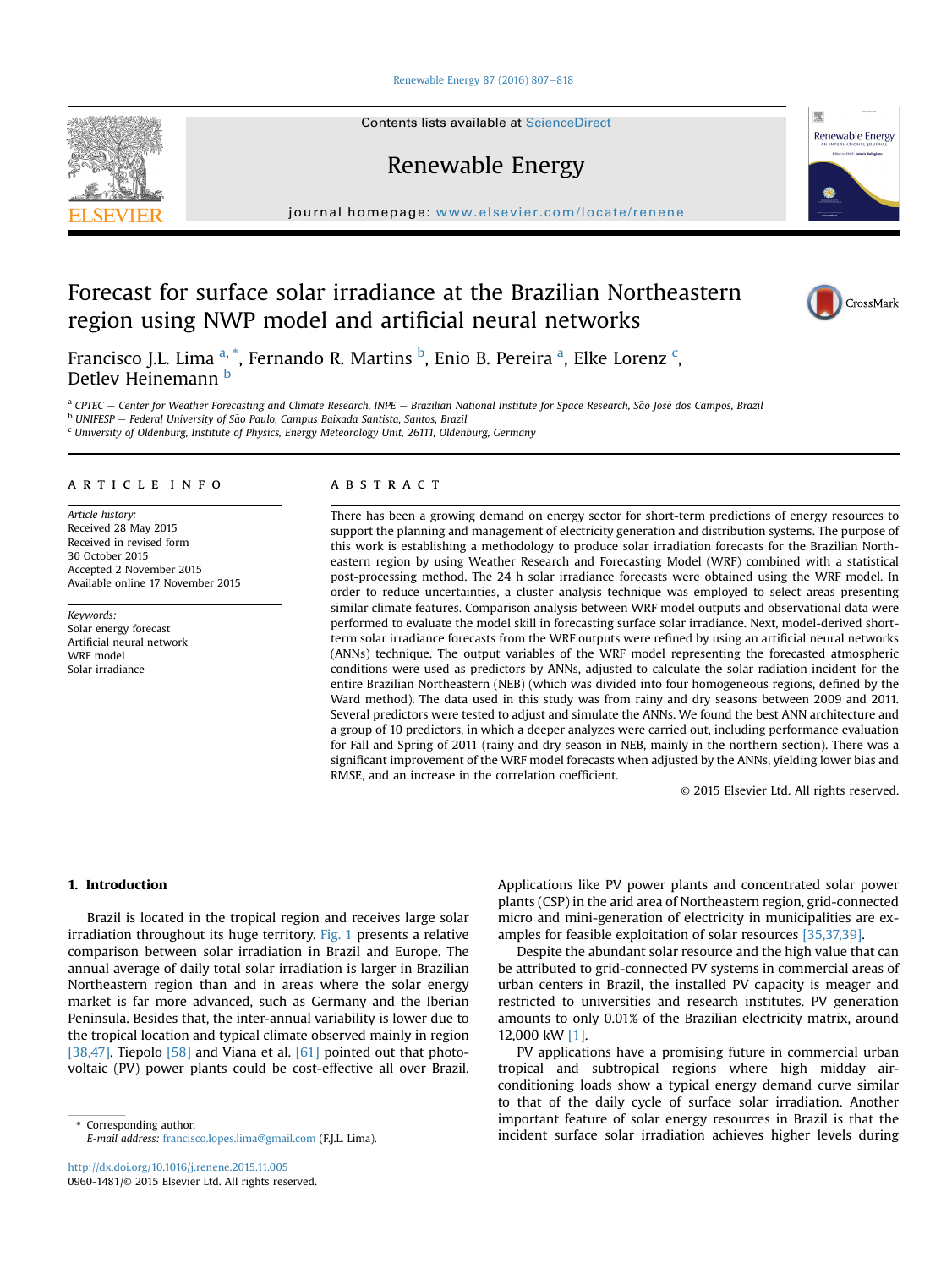

Fig. 1. Maps for annual average of daily solar irradiation in Brazil (left) and Europe (right) (source: adapted from Refs. [47,17]).

summer, when the peak load in the distribution lines is higher. This is a typical feature in most metropolitan areas and large cities in Brazil [38]. Currently, the Brazilian government is discussing how to support and stimulate the solar energy market in Brazil, and national policies are being implemented to regulate the smart gridding technology. Energy auctions for solar energy are being held in order to increase the share of solar energy in the national electricity energy matrix, and stimulate the energy sector to invest and develop solar energy application projects.

Another important future application for PV generation lies on remote areas such as in the Brazilian Amazon region, which is not yet connected to the Brazilian interconnected electricity distribution system. There are currently only a few hundreds of mini-grids operated by independent power producers (IPPs) or local state utilities in the Brazilian Amazon, which cover the main share of local demand. In these regions, all the electricity is generated by fossil fuel power plants but most of them are not easily accessible, increasing cost and decreasing reliability of electricity supply. However, the potential for using PV systems is huge, estimated at tens to hundreds of MWp if only a fraction of the existing Diesel oil plants would adopt some PV to an optimum Diesel/PV mix [39,47].

Presently, several energy companies are evaluating the economic feasibility and planning to operate solar power plants (PV, concentrated PV and CSP) in the Brazilian Northeastern and Mid-West regions. In order to contribute to this effort, INPE (Brazilian National Institute for Space Research) and several universities are working to provide reliable scientific data on solar energy assessment and spatial and temporal variability. INPE released the Brazilian Atlas of Solar Energy in 2006 and is currently preparing the revised edition to deliver a 15 years series of satellite-derived solar irradiation data, taking into consideration typical climatic conditions in Brazil as well as aerosol load information during dry season released by biomass burning events.

The main obstacles to the commercial use of solar energy power generation in Brazil are related to high investment required if compared to conventional generation technologies (primarily hydraulic which accounts for more than 60% of Brazilian electricity matrix), and the lack of reliable and scientific information on its spatial and temporal variability [36]. The solar energy price is expected to fall during the next years due to technological advances and market demand  $[61]$ . In addition, the management of solar power plants and electricity distribution systems will request accurate short-term solar energy forecasts as to solar energy share grows.

Reliable forecasts of surface solar irradiance are a key topic that Meteorology services can provide for energy planning and decision-making processes. The issue is to provide more precise and reliable information on future availability of solar resources in order to optimize electricity generation and distribution systems. Several methodologies were developed to provide solar radiation forecast at high temporal resolutions and short-term horizons [22,51]. Some of them are based on numerical weather prediction (NWP) models using parameterizations to simulate the radiative atmospheric processes. Nevertheless, solar radiation forecasts provided by NWP models for one or two day lead times have shown large deviations from ground data acquired at solarimetric sites [24]. The major factors responsible for such deviations are related to the solar radiation dependence on clouds and weather conditions which intrinsically involve non-linear physical processes [25].

This work aims to present a methodology to reduce deviations of solar irradiance forecasts provided by the NWP model by using Artificial Neural Networks (ANNs) as a statistical post-processing method. Artificial neural networks are data-driven instead of model-driven techniques, as the results provided by them depend on the available data used to feed the ANN. Artificial neural networks have been applied to renewable energy assessment, forecasting and designing [30].

Tymvios et al. [59] compared several statistical models and concluded that ANN systems were a promising alternative to traditional approaches for estimating global solar radiation, especially in cases where solar radiation measurements are not readily available. According to Sfetsos and Coonick [54]; the ANN systems are able to predict the solar radiation time series more effectively than the conventional procedures based on the clearness index. The authors observed that the forecasting ability can be further enhanced with the use of additional meteorological parameters such as temperature and wind direction. Mihalakakou et al. [41], Hocaoglu et al. [26]; and Martins et al. [37] also described different methodologies using ANNs to provide quite reliable short-term forecasts for surface solar radiation. Many research articles